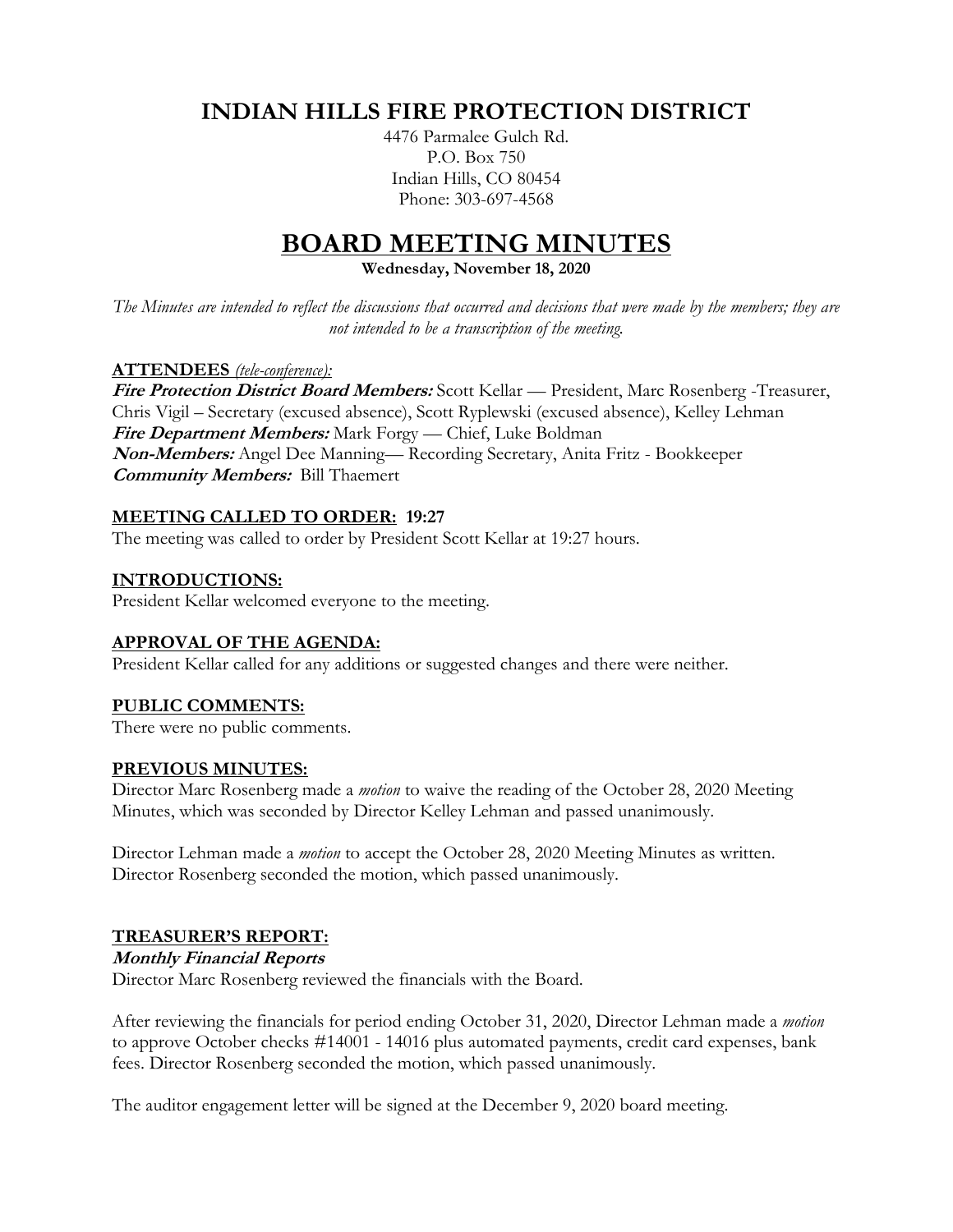## **DEPARTMENT/OFFICERS' REPORTS:**

**District Updates – Fire Marshal** No updates reported

## **Chief's Report Chief — Mark Forgy**

Chief Forgy reported to the board on two new probationary members, TJ Foreman and Penny Gillette, who are interested in the Conifer Fire Academy. He then mentioned Luke Boldman, who has already completed his EMT-B this year, is interested in Red Rocks Academy. Chief announced a recruit, Ben Copithorn, who already has his Firefighter 1 and EMT, and Amy Freeman and Adam Morrow are doing great in Evergreen Fire Academy. Chief Forgy informed the board of a good candidate for 349 replacement in Utah on which he will be following up. Chief Forgy then reported that he reached out to SVI for a rebuild on 341 in April or May and should hear back from them later this week. October calls include: 1 Citizen Assist, 8 MVAs, 1 Park Rescue (mutual aid), 6 Medical calls, 1 Camper electrical fire, 1 False alarm, 2 Cancelled enroute, totaling 20 calls for October including 7 transports, 160 year to date with 51 transports on the year.

**Officers' Reports Assistant Chief — Marc Rosenberg** Nothing to report

**Fire Captain — Mike Fassula** Not present.

**EMS Captain — Bob Fager** Not present.

# **OLD BUSINESS:**

# **COVID Disaster Emergency Declaration**

President Kellar stated that the Emergency Declaration is still in effect until the board decides to lift it. Mr. Kellar advised that action is needed to lift the declaration. It was decided to leave the declaration in place for another 30 days with no modifications and revisit at next month's board meeting.

# **Building Siding Update**

New siding construction will begin next week, starting with demo and removal of old shed.

# **Creating Member Reserve Status**

Chief will work on drafting something to send to legal.

# **Fire District Collaboration and Merger Initiative**

The board decided to support Elk Creek and Inter-Canyon analysis of service provision analytics which will generate a report that identifies the pros and cons and gaps to fill. After further discussion, Director Marc Rosenberg made the *motion* to participate in the collaboration analysis with costs up to \$6,000. Director Kelley Lehman seconded the motion, which passed unanimously.